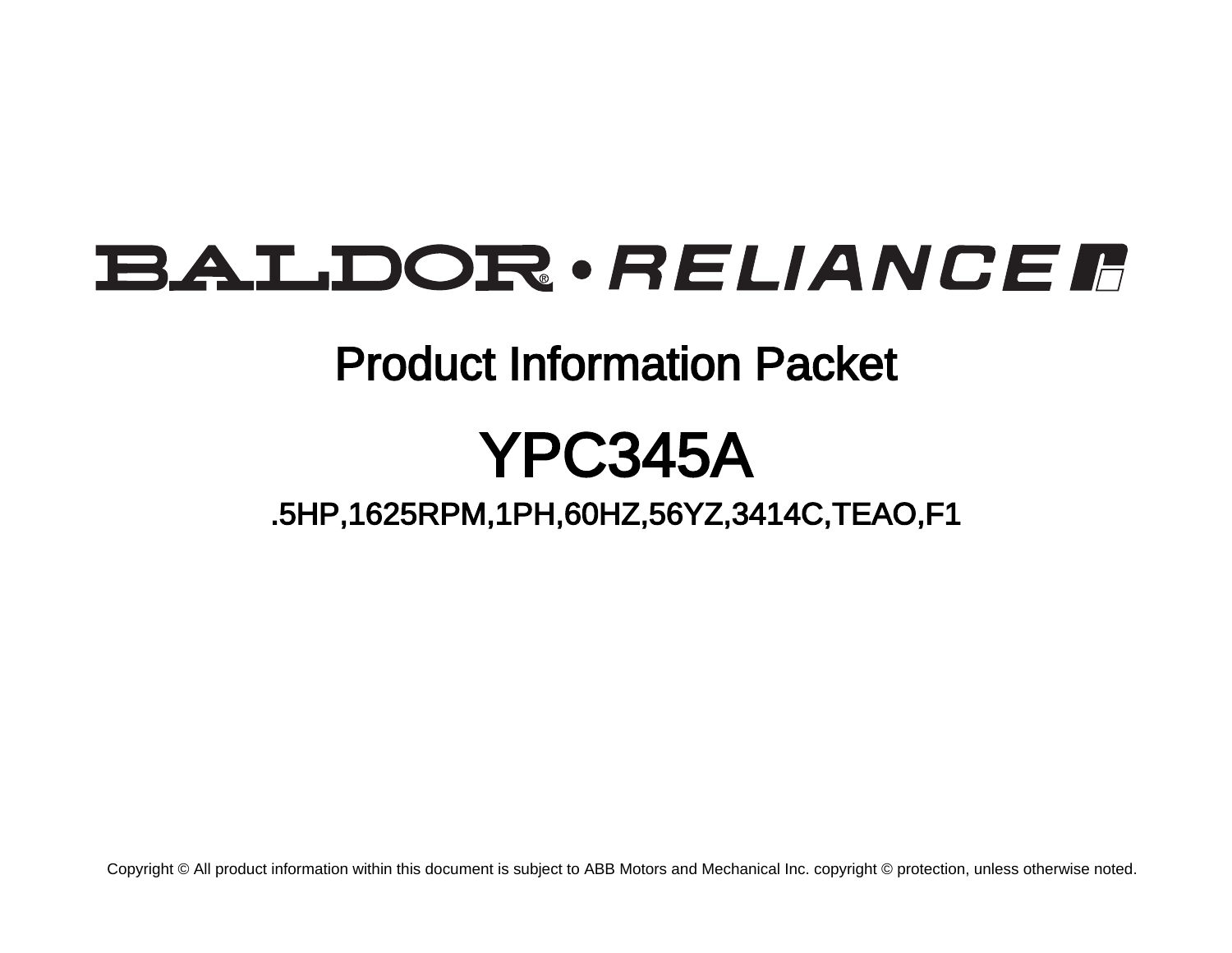### BALDOR · RELIANCE F Product Information Packet: YPC345A - .5HP,1625RPM,1PH,60HZ,56YZ,3414C,TEAO,F1

| <b>Part Detail</b> |        |             |            |             |        |                      |            |
|--------------------|--------|-------------|------------|-------------|--------|----------------------|------------|
| Revision:          |        | Status:     | PRD/A      | Change #:   |        | Proprietary:         | No         |
| Type:              | AC     | Elec. Spec: | 34WGR236   | CD Diagram: | CD0798 | Mfg Plant:           |            |
| Mech. Spec:        | 34M197 | Layout:     | 34LYM197   | Poles:      | 04     | <b>Created Date:</b> | 07-01-2015 |
| Base:              | YP     | Eff. Date:  | 11-12-2018 | Leads:      | 5#18   |                      |            |

| <b>Specs</b>                           |                             |                                  |                                       |
|----------------------------------------|-----------------------------|----------------------------------|---------------------------------------|
| <b>Catalog Number:</b>                 | YPC345A                     | <b>Inverter Code:</b>            | Not Inverter                          |
| Enclosure:                             | <b>TEAO</b>                 | <b>KVA Code:</b>                 | D                                     |
| Frame:                                 | 56YZ                        | <b>Lifting Lugs:</b>             | No Lifting Lugs                       |
| <b>Frame Material:</b>                 | Steel                       | Locked Bearing Indicator:        | No Locked Bearing                     |
| Motor Letter Type:                     | Oil Capacitor Start and Run | Motor Lead Quantity/Wire Size:   | 5 @ 18 AWG                            |
| Output @ Frequency:                    | .500 HP @ 60 HZ             | <b>Motor Lead Exit:</b>          | <b>Terminal Panel Or Lead Hole</b>    |
| Synchronous Speed @ Frequency:         | 1800 RPM @ 60 HZ            | <b>Motor Lead Termination:</b>   | None                                  |
| Voltage @ Frequency:                   | 115.0 V @ 60 HZ             | Motor Type:                      | 3414C                                 |
| XP Class and Group:                    | None                        | <b>Mounting Arrangement:</b>     | F1                                    |
| <b>XP Division:</b>                    | Not Applicable              | <b>Product Family:</b>           | <b>General Purpose</b>                |
| <b>Agency Approvals:</b>               | <b>UR</b>                   | <b>Pulley End Bearing Type:</b>  | Ball                                  |
|                                        | <b>CSA</b>                  | <b>Pulley Face Code:</b>         | Standard                              |
| <b>Auxillary Box:</b>                  | No Auxillary Box            | <b>Pulley Shaft Indicator:</b>   | Flat Only (When Non-STD)              |
| <b>Auxillary Box Lead Termination:</b> | None                        | <b>Rodent Screen:</b>            | None                                  |
| <b>Base Indicator:</b>                 | <b>Yoke Pedestal</b>        | <b>RoHS Status:</b>              | <b>ROHS COMPLIANT</b>                 |
| <b>Bearing Grease Type:</b>            | Polyrex EM (-20F +300F)     | <b>Shaft Extension Location:</b> | Pulley End                            |
| <b>Blower:</b>                         | None                        | <b>Shaft Ground Indicator:</b>   | No Shaft Grounding                    |
| Current @ Voltage:                     | 5.100 A @ 115.0 V           | <b>Shaft Rotation:</b>           | <b>Reversible: Connected Standard</b> |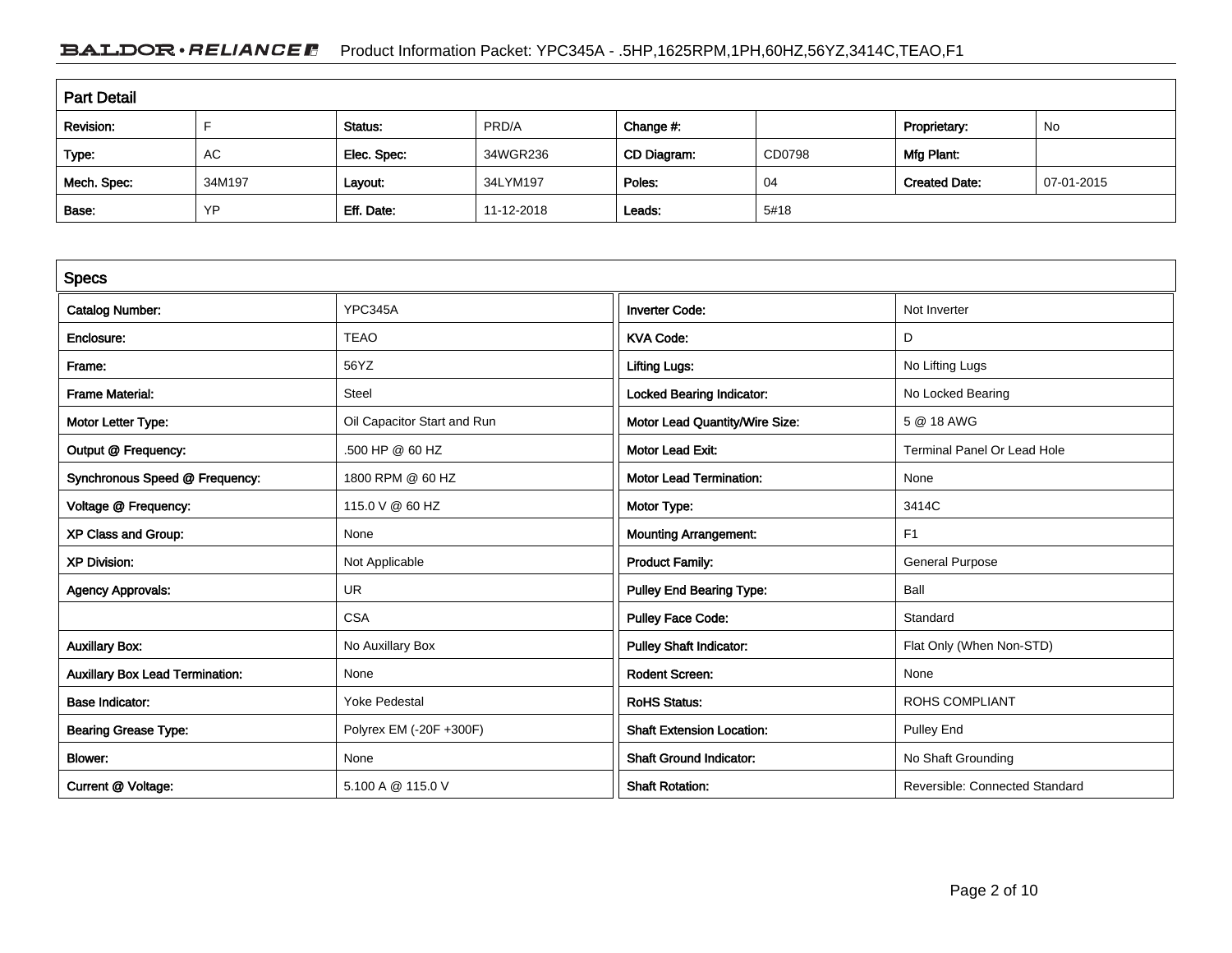| Design Code:                          |                           | <b>Shaft Slinger Indicator:</b>    | <b>Shaft Slinger</b>       |
|---------------------------------------|---------------------------|------------------------------------|----------------------------|
| Drip Cover:                           | No Drip Cover             | <b>Speed Code:</b>                 | Single Speed               |
| Duty Rating:                          | <b>CONT</b>               | <b>Motor Standards:</b>            | <b>NEMA</b>                |
| <b>Electrically Isolated Bearing:</b> | Not Electrically Isolated | <b>Starting Method:</b>            | Direct on line             |
| <b>Feedback Device:</b>               | NO FEEDBACK               | Thermal Device - Bearing:          | None                       |
| <b>Front Face Code:</b>               | <b>Terminal Panel</b>     | Thermal Device - Winding:          | None                       |
| <b>Front Shaft Indicator:</b>         | None                      | <b>Vibration Sensor Indicator:</b> | No Vibration Sensor        |
| Heater Indicator:                     | No Heater                 | Winding Thermal 1:                 | Automatic Thermal Overload |
| <b>Insulation Class:</b>              | B                         | <b>Winding Thermal 1 Location:</b> | <b>WG</b>                  |
|                                       |                           | <b>Winding Thermal 2:</b>          | None                       |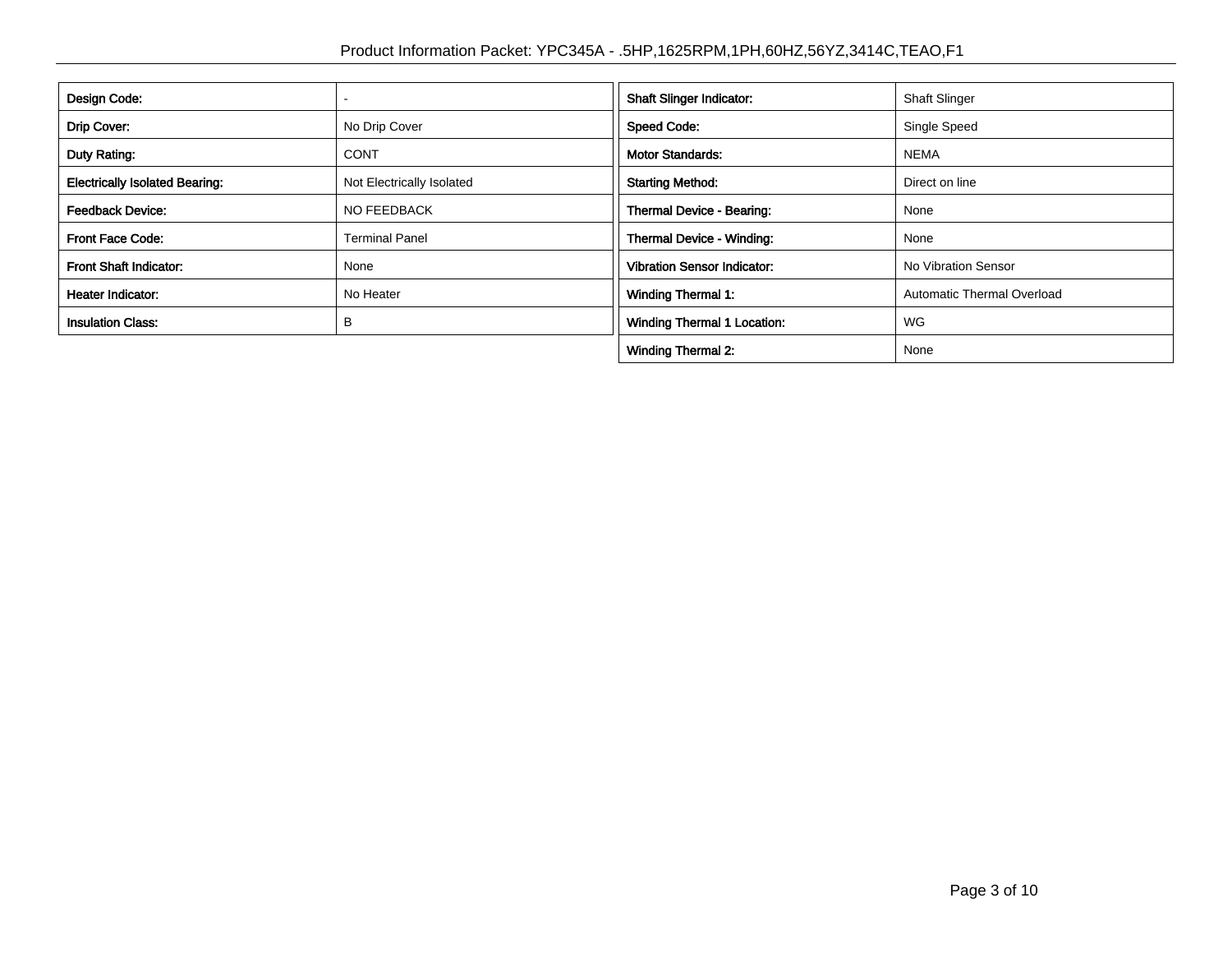### BALDOR · RELIANCE F Product Information Packet: YPC345A - .5HP,1625RPM,1PH,60HZ,56YZ,3414C,TEAO,F1

| Nameplate NP1257L |                     |                           |
|-------------------|---------------------|---------------------------|
|                   | CAT.NO. YPC345A     |                           |
|                   | SPEC. 34M197R236G1  |                           |
| HP                | .5                  |                           |
| $VOLTS$ 115       |                     |                           |
| AMP $5.1$         |                     |                           |
| $RPM$ 1625        |                     |                           |
| FRAME 56YZ        |                     | $HZ$ 60<br>PH 1           |
| SER.F.   1.00     |                     | CL B<br>$CODE$ $D$<br>DES |
| NEMA-NOM-EFF      |                     | PF                        |
|                   | RATING 40C AMB-CONT |                           |
| cc                |                     | USABLE AT 208V            |
|                   | $DE$ 6203           | $ODE$ 6203                |
| <b>ENCL</b> TEAO  |                     | <b>SN</b>                 |
|                   |                     |                           |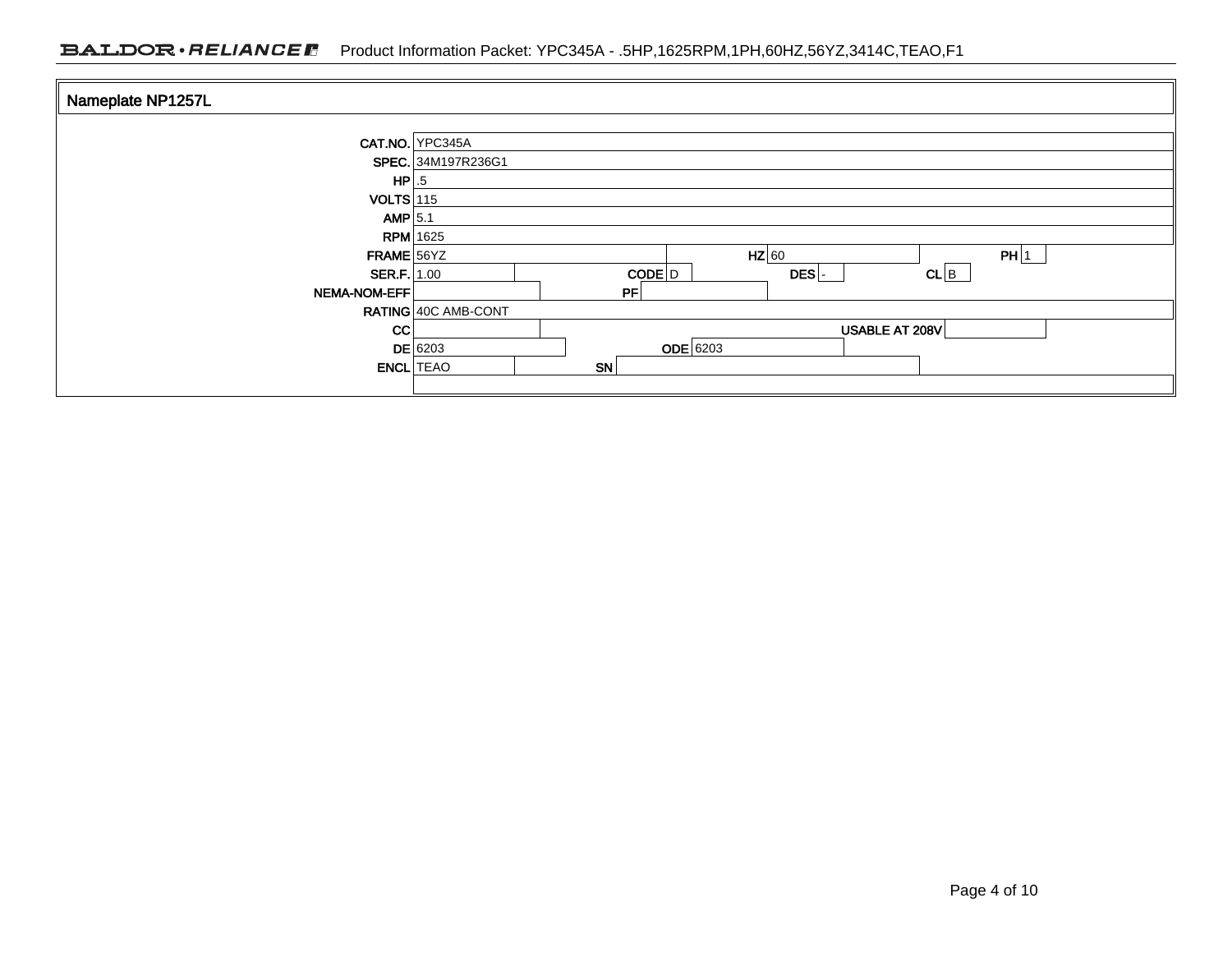| <b>Parts List</b>  |                                          |          |  |  |  |
|--------------------|------------------------------------------|----------|--|--|--|
| <b>Part Number</b> | Description                              | Quantity |  |  |  |
| SA303292           | SA 34M197R236G1                          | 1.000 EA |  |  |  |
| RA290412           | RA 34M197R236G1                          | 1.000 EA |  |  |  |
| OC3030F14SP        | CYL OIL CAP 30MFD/370V AEROVOX 1 3/4 X   | 1.000 EA |  |  |  |
| RM1001A01          | <b>GROMMET "MIDSTATES"</b>               | 1.000 EA |  |  |  |
| WD4100A42          | CAPLUG BPF-3/4, FOR 1/2" NPT OR 3/4 HOLE | 1.000 EA |  |  |  |
| 11XW0832G06        | #8-32 X 3/8, TAPTITE II, HEX WSHR SLTD   | 1.000 EA |  |  |  |
| 34EP3204D01        | SPL FR ENDPLATE 34L - ENCL               | 1.000 EA |  |  |  |
| 51XW0832A07        | 8-32 X .44, TAPTITE II, HEX WSHR SLTD SE | 3.000 EA |  |  |  |
| HW5100A03          | WAVY WASHER (W1543-017)                  | 1.000 EA |  |  |  |
| 33CB4800A02        | CAPACITOR COVER, STAMPED                 | 1.000 EA |  |  |  |
| 34GS5003           | FOAM SLEEVE, ID = $21/16"$ X 3 3/8"      | 1.000 EA |  |  |  |
| 35GS3001A02        | GASKET, CA.COVER, 5.38 LONG .06 CS301    | 1.000 EA |  |  |  |
| 51XB1016A05        | 10-16X5/16HX WA SL SR TYB (F/S)          | 2.000 EA |  |  |  |
| 34EP3109D01        | PU ENDPLATE, MACH ENCL, 5.125 B.C.       | 1.000 EA |  |  |  |
| XY0832A02          | 8-32 HEX NUT                             | 4.000 EA |  |  |  |
| 34CB4501SP         | TERMINAL BOX LID, STAMPED X (PLATED)     | 1.000 EA |  |  |  |
| 34GS1005           | <b>GASKET, TERM PLATE LID</b>            | 1.000 EA |  |  |  |
| 51XW0832A07        | 8-32 X .44, TAPTITE II, HEX WSHR SLTD SE | 2.000 EA |  |  |  |
| HA1005A05SP        | SLINGER, OD 1.50, ID .659, 203 BRG       | 1.000 EA |  |  |  |
| HW1000A08          | #8 SAE FLAT WASHER                       | 4.000 EA |  |  |  |
| 85XU0407S04        | 4X1/4 U DRIVE PIN STAINLESS              | 2.000 EA |  |  |  |
| WD1000A16          | 2-520128-2 AMP FLAG TERMINAL(4M/RL)      | 5.000 EA |  |  |  |
| MG1000G27          | MED CHARCOAL METALLIC GREY 400-0096      | 0.014 GA |  |  |  |
| SP5076SP           | MODEL 34 TERMINAL PANEL WITH QUICK CONNE | 1.000 EA |  |  |  |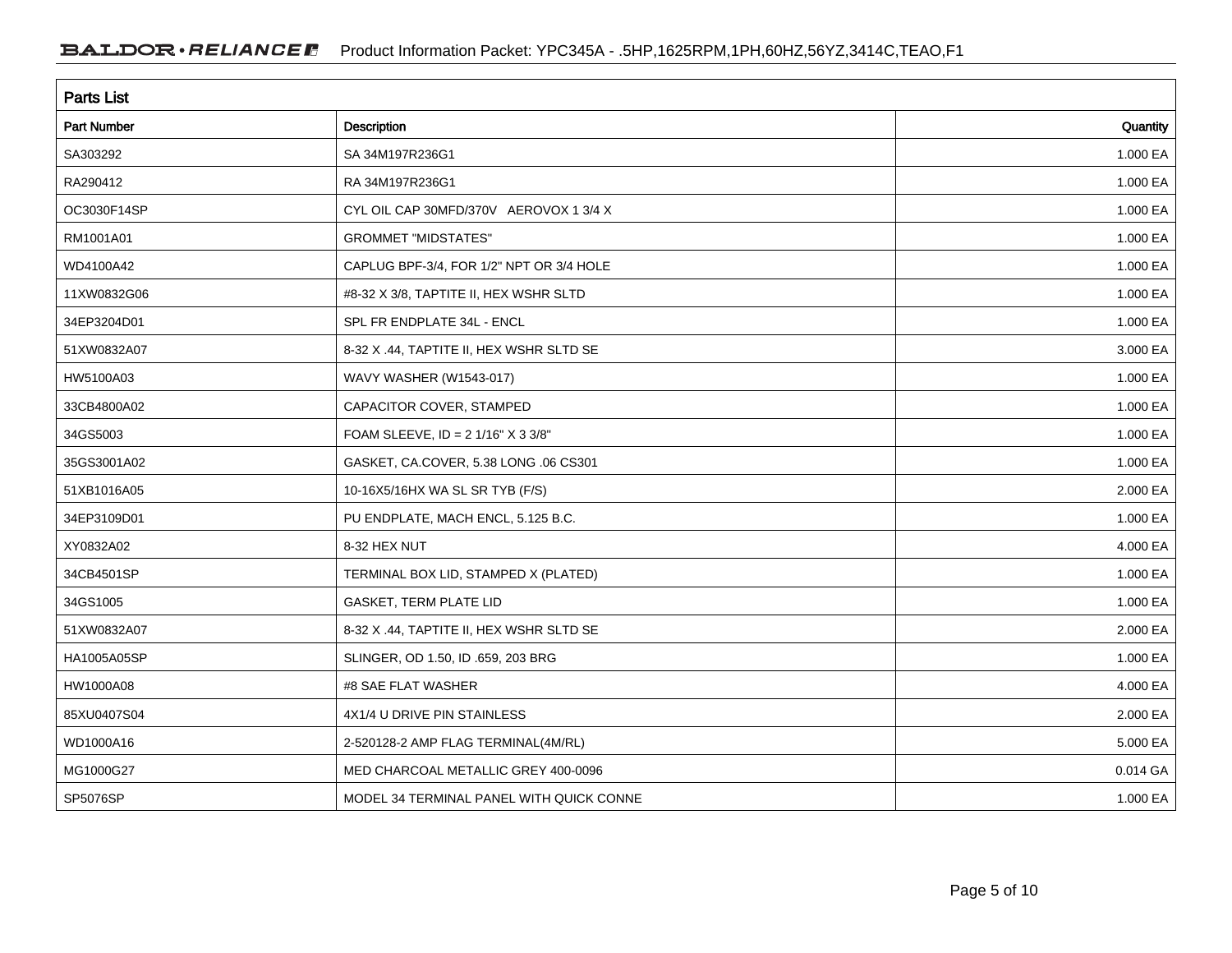### BALDOR · RELIANCE F Product Information Packet: YPC345A - .5HP,1625RPM,1PH,60HZ,56YZ,3414C,TEAO,F1

| Parts List (continued) |                                         |              |  |  |  |
|------------------------|-----------------------------------------|--------------|--|--|--|
| <b>Part Number</b>     | Description                             | Quantity     |  |  |  |
| HA3169A25              | THRUBOLT #8-32 THDS X 8.688" LONG       | 4.000 EA     |  |  |  |
| LB1118                 | LABEL, WARNING (ROLL LABEL)             | 1.000 EA     |  |  |  |
| LC0085                 | <b>CONNECTION LABEL</b>                 | 1.000 EA     |  |  |  |
| <b>NP1257L</b>         | ALUM UL CSA CC THERMAL REV MTG          | 1.000 EA     |  |  |  |
| MN416A01               | TAG-INSTAL-MAINT no wire (2100/bx) 4/22 | 1.000 EA     |  |  |  |
| 36PA1000               | PKG GRP, PRINT<br>PK1016A06             | 1.000 EA     |  |  |  |
| PK3083                 | STYROFOAM PACKING CRADLE                | 1.000 EA     |  |  |  |
| PK3088                 | MICROFOAM, 8"X"8 PERF. SHEETS           | 1.000 EA $ $ |  |  |  |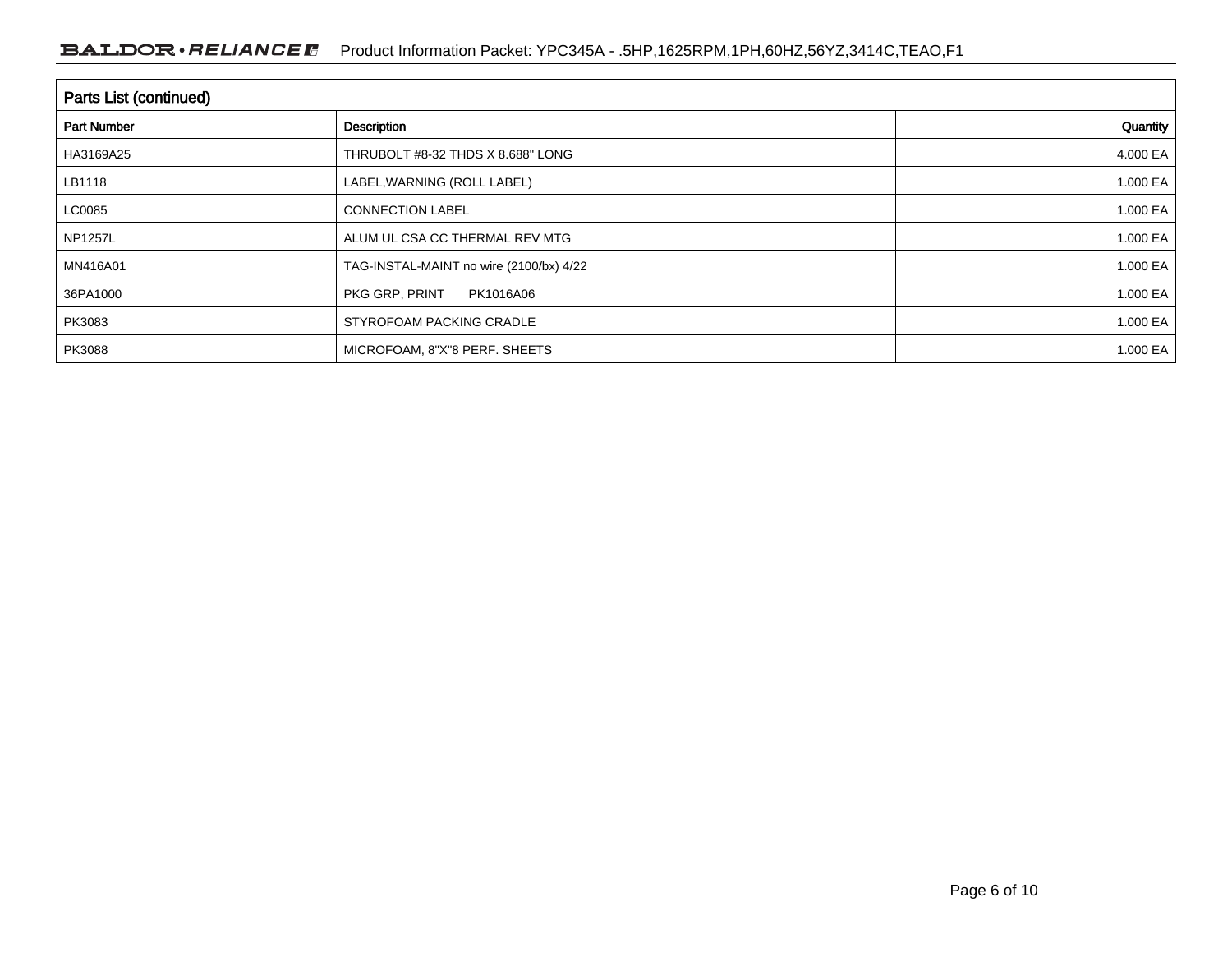#### **AC Induction Motor Performance Data**

Record # 49836Typical performance - not guaranteed values

| <b>Winding: 34WGR236-R001</b> |                | <b>Type: 3414C</b><br><b>Enclosure: TEAO</b> |                                              |                                              |
|-------------------------------|----------------|----------------------------------------------|----------------------------------------------|----------------------------------------------|
| <b>Nameplate Data</b>         |                |                                              | 115 V, 60 Hz:<br><b>Single Voltage Motor</b> |                                              |
| <b>Rated Output (HP)</b>      |                | .5                                           | <b>Full Load Torque</b>                      | 1.62 LB-FT                                   |
| <b>Volts</b>                  |                | 115                                          | <b>Start Configuration</b>                   | direct on line                               |
| <b>Full Load Amps</b>         |                | 5.1                                          | <b>Breakdown Torque</b>                      | 2.8 LB-FT                                    |
| <b>R.P.M.</b>                 |                | 1625                                         | <b>Pull-up Torque</b>                        | 0.382 LB-FT                                  |
| <b>Hz</b>                     | 60 Phase       |                                              | Locked-rotor Torque                          | 0.512 LB-FT                                  |
| <b>NEMA Design Code</b>       | - KVA Code     | D                                            | <b>Starting Current</b>                      | 17.7 A                                       |
| Service Factor (S.F.)         |                |                                              | <b>No-load Current</b>                       | 1.75A                                        |
| <b>NEMA Nom. Eff.</b>         | 0 Power Factor | 0                                            | Line-line Res. @ 25°C                        | 2.1667 $\Omega$ A Ph<br>5.2933 $\Omega$ B Ph |
| <b>Rating - Duty</b>          |                | 40C AMB-CONT                                 | Temp. Rise @ Rated Load                      |                                              |

#### **Load Characteristics 115 V, 60 Hz, 0.5 HP**

| % of Rated Load     | 25     | 50     | 75     | 100    | 125    | 150    |
|---------------------|--------|--------|--------|--------|--------|--------|
| <b>Power Factor</b> | 87     | 92     | 95     | 96     | 95     | 94     |
| Efficiency          | 42.3   | 63.6   | 70.2   | 70.9   | 68.3   | 59.6   |
| <b>Speed</b>        | 1769.5 | 1751.8 | 1725.8 | 1692.3 | 1650.7 | 1563.7 |
| Line amperes        | 2.36   | 2.99   | 3.94   | 5.02   | 6.3    | 8.34   |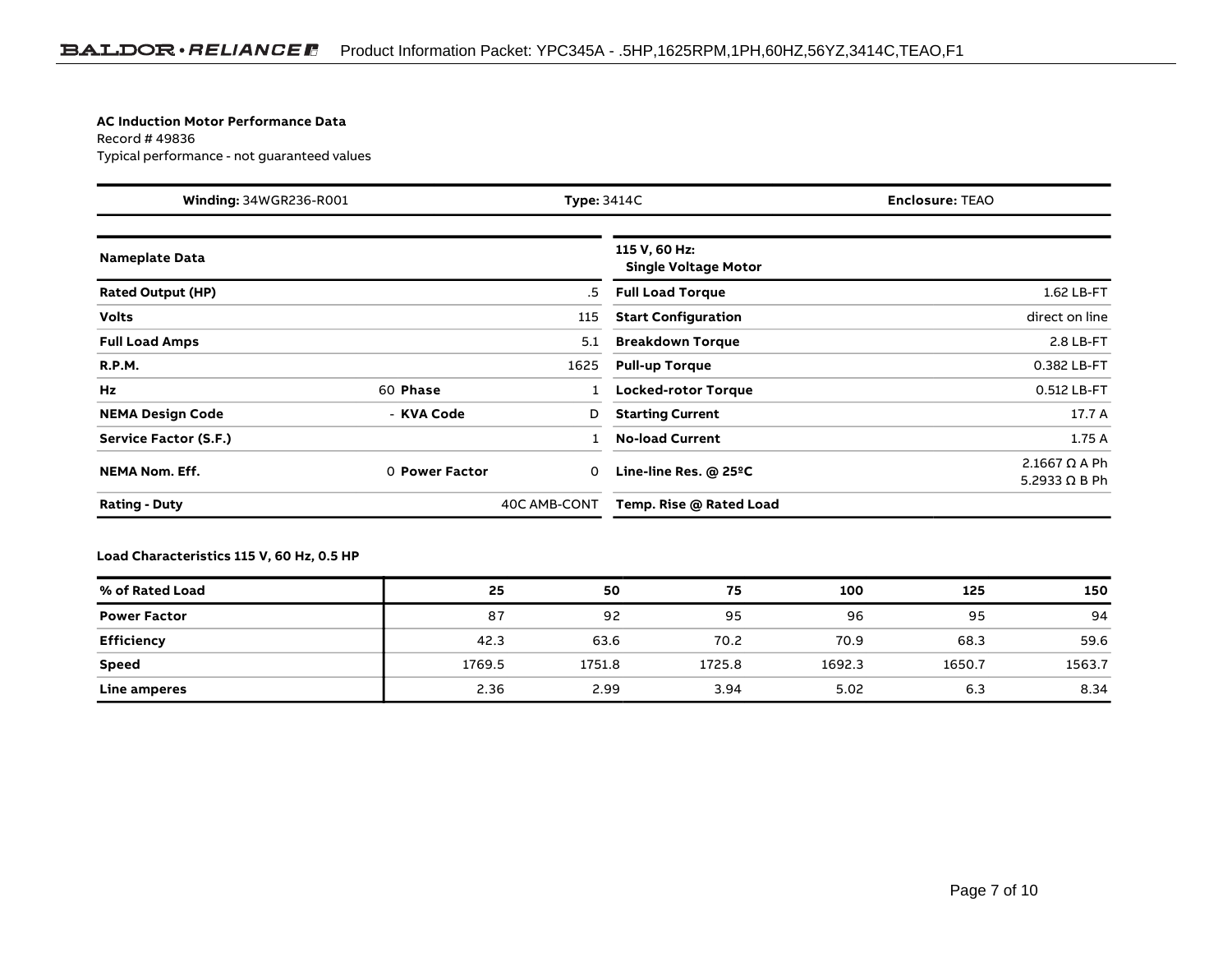

Performance Graph at 115V, 60Hz, 0.5HP Typical performance - Not guaranteed values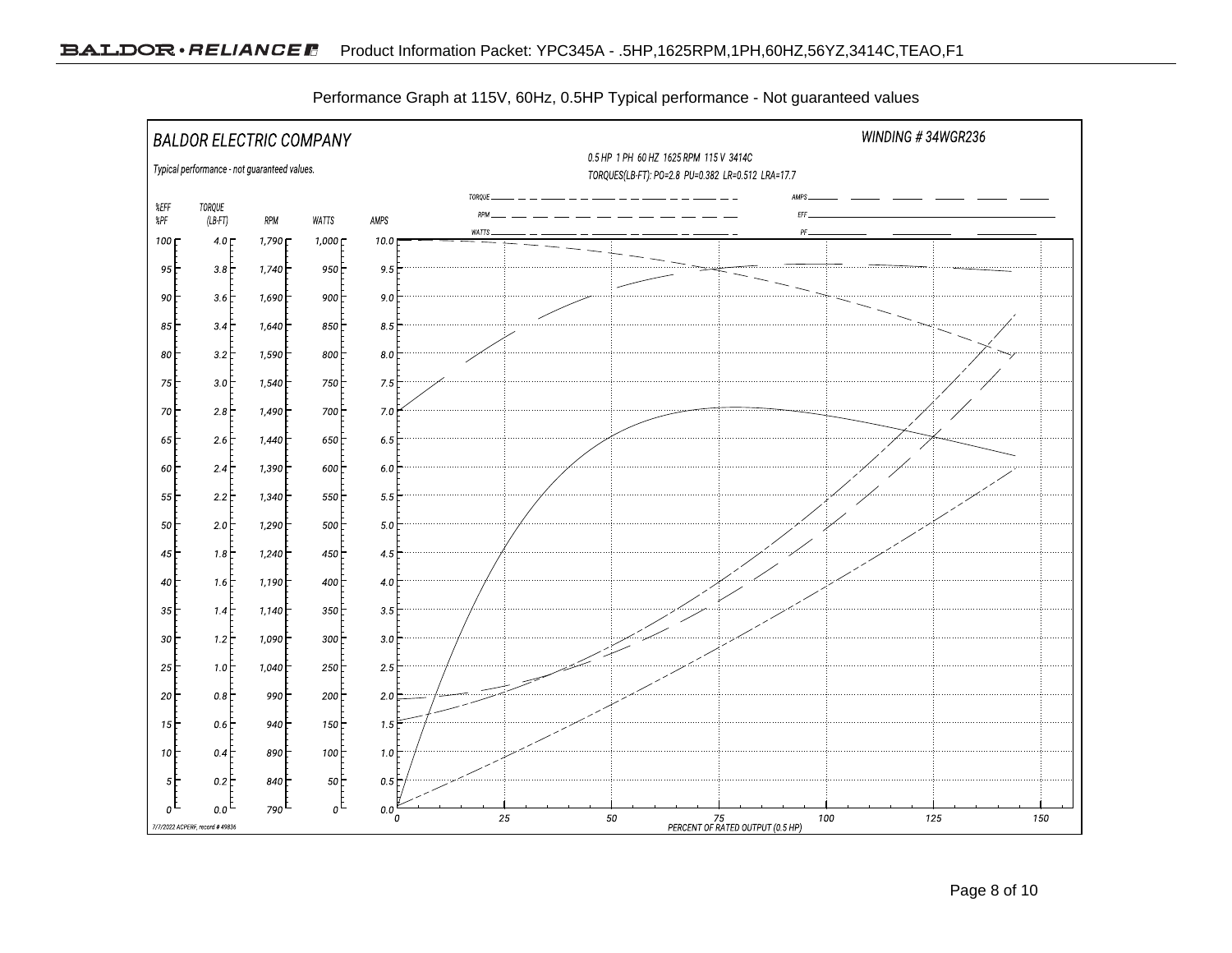